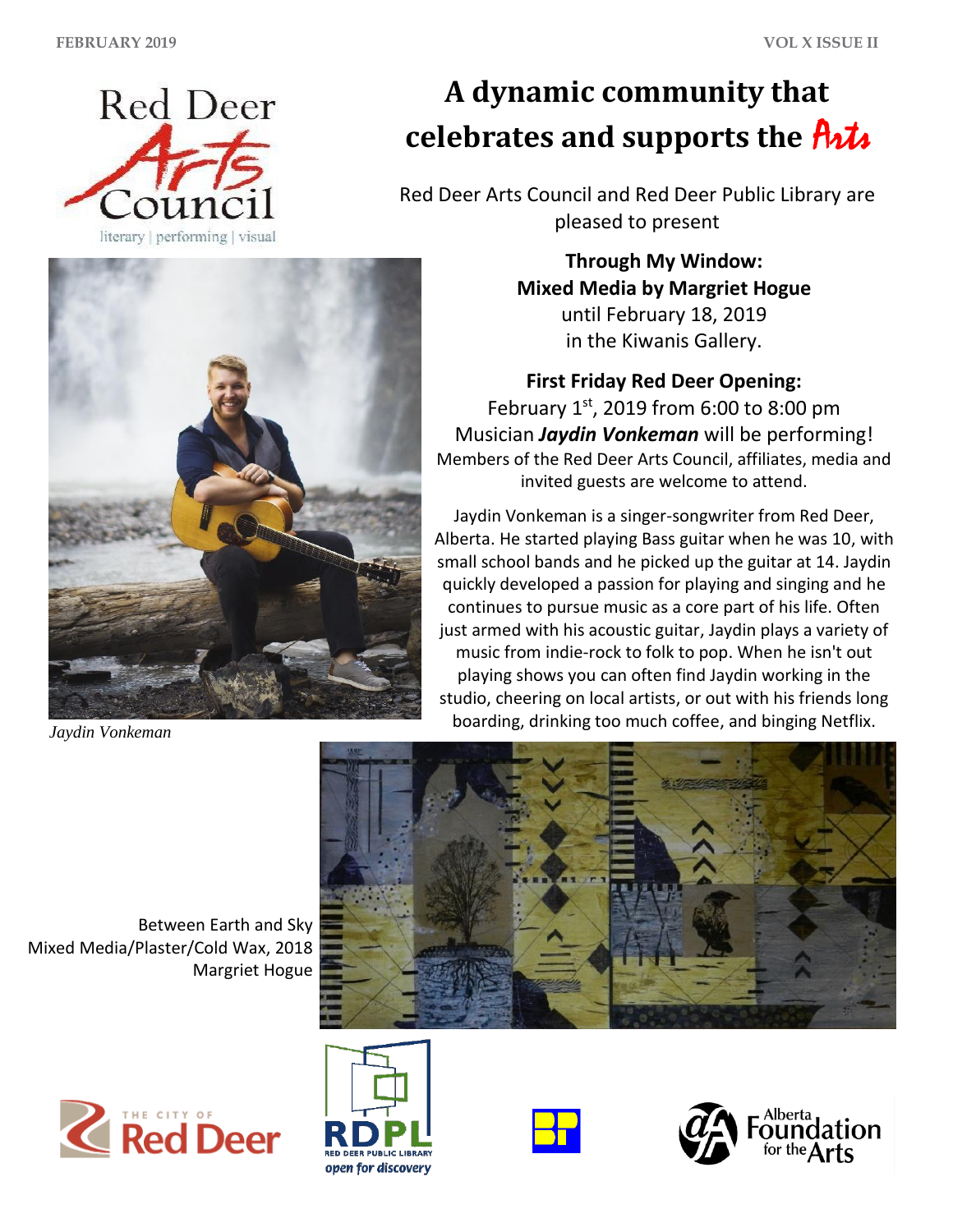# Scholarship and Award Season has begun!

The Red Deer Arts Council is excited to announce that applications are now being accepted for the **Princess Margaret Scholarship**, **Centennial Scholarship** and **Waskasoo Bluegrass Music Scholarship** aimed at secondary and post-secondary students.

We are also accepting applications for two awards: the **Emerging Artist Award** which supports and encourages promising artists of all genres, early in their careers and the **Artwalk Developing Visual Artist Award,** a legacy of the Artwalk Society, available to developing visual artists living and working in Central Alberta. All applications are due March  $1<sup>st</sup>$ , 2019. Details on how to apply are available at: <https://www.reddeerartscouncil.ca/scholarships-awards>

**Tax Workshop for Artists** at RDC with Stacey Cam giving a Visual-Arts focused Tax Preparation presentation. This free session is taking place Monday February 11th from 6-7pm in Room 2301.



**Family Day Dance** at the Canada House Tent, part of Canada Winter Games – Monday Feb.  $18<sup>th</sup>$  from 5-8pm. This FREE event will feature headliner Frannie Klein with her band bringing some country western flair to this special Monday edition of the popular Friday Family Dance! (This event is being offered in cooperation with the City of Red Deer Culture Services, Red Deer Arts Council, Country Pride Dance Club, Red Deer Cultural Heritage Society, and Red Deer Native Friendship Society.) Location for the Gary W. Harris Celebration Plaza is 5205 48 Avenue in downtown Red Deer. For more details on what's happening with the games, visit:

[https://www.canadagames.ca/2019/venue/gary-w-harris](https://www.canadagames.ca/2019/venue/gary-w-harris-celebration-plaza)[celebration-plaza](https://www.canadagames.ca/2019/venue/gary-w-harris-celebration-plaza)

#### Nuit Blanche Winter Carnival is

happening at City Hall Park, Veterans' Park, Ross Street & Little Gaetz – Wednesday Feb. 20<sup>th</sup> from 5pm-9pm as part of the Winter Games Festival. This



FREE event has art-based activities for kids of all ages in City Hall Park, food trucks (\$), art installations on sidewalks and parkettes, and musicians and artist vendors providing entertainment in local cafés and businesses, including: LV's Vinyl Café, Chronicles Comics & Café, Dose Coffee, and Red Stag Barber Shop! Come help the Arts Council with our own installation, 'What is Art?' in the parkette beside the Old Court House!

Central Alberta Film Festival is happening February 20th – 23rd at Carnival Cinemas! Go see!

"Baby It's Cold Out Here" Members Show at the Kiwanis Gallery - March  $1<sup>st</sup>$  will be the First Friday opening with several of the artists in attendance. This promises to be one of our biggest and best First Fridays ever, so please make sure you come out to attend! It's going to be super special! You are invited to attend, so mark your calendar and stay tuned for more details!

Red Deer Entertainment Awards We are profoundly grateful to the Red Deer Entertainment Awards for honouring the Red Deer Arts Council with an award to be entrusted to us going forward. We appreciate the recognition of our efforts to celebrate and support the arts in our dynamic community.